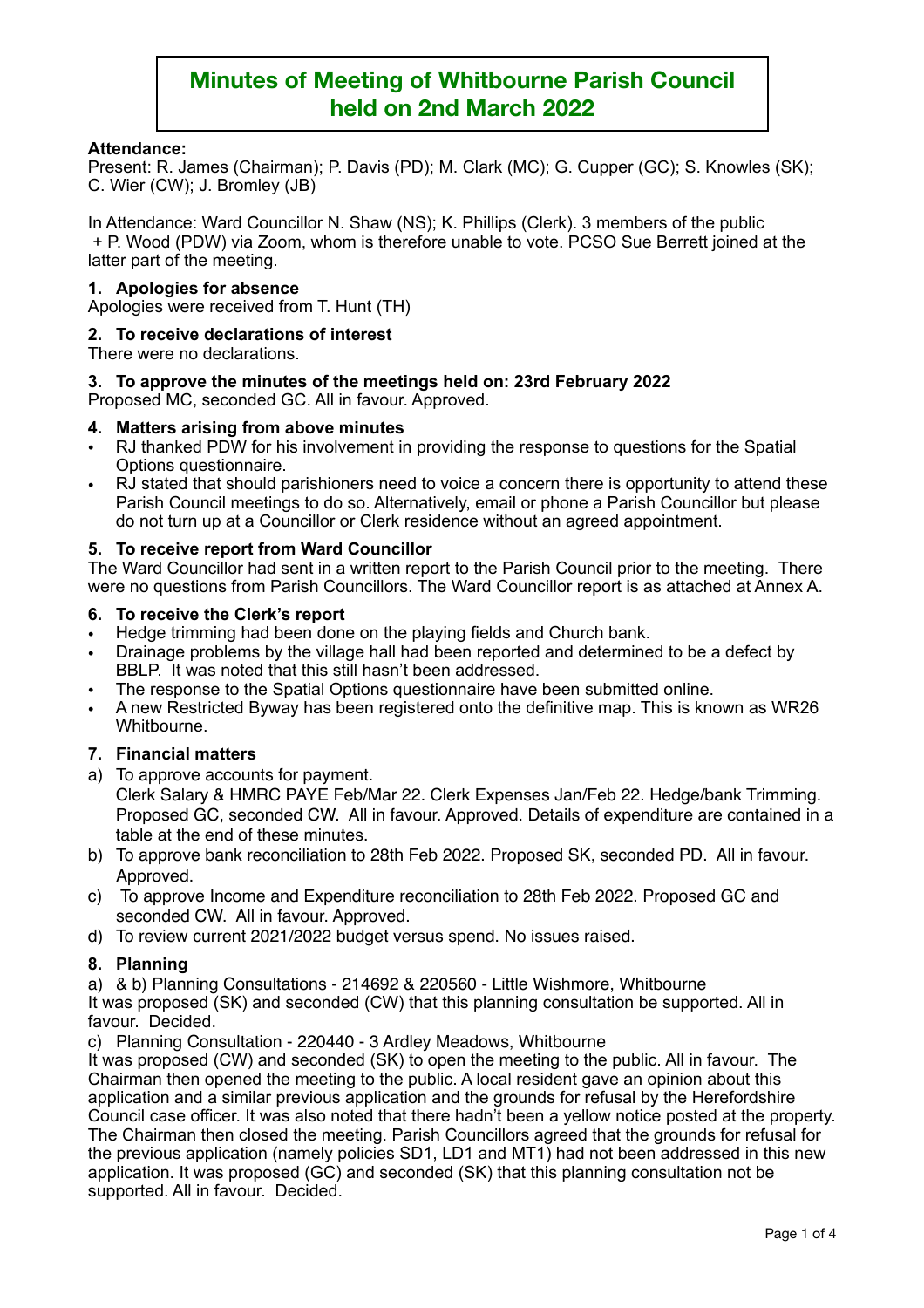## **9. S106 Projects**

MC reported that PDW and himself have a scheduled meeting with Simon Hobbs (Herefordshire senior accident investigator) on the 7th March 2022. This would cover examining white lines and other safety issues within the village. Simon could also signpost the way to accessing grants to improve traffic safety. PDW suggested that the remaining S106 transport monies could be used to match fund any grant that may be available.

## **10. To review Clerk Delegation Authority Policy**

It was proposed (MC) and seconded (CW) to keep the Clerk Delegation Policy in operation. All in favour. Decided.

## **11. To appoint grass cutting contractor.**

It was proposed (GC) and seconded (CW) to reappoint the current grass cutting contractor. All in favour. Decided.

## **12. To receive report from NDP Steering Group**

The group had postponed activities until March 2022. However, contributions had been made to the Spatial Options questionnaire. The group would also consider the Environmental Building Standards questionnaire.

## **13. To receive reports from the Village Hall, Playing Fields and Manorial Court**

- **Village Hall.** The next meeting was scheduled for the 21st March 2022.
- **Playing Fields.** An additional piece of adult fitness equipment and swings were being considered. It was noted that the playing fields seemed to be utilised frequently.
- **Manorial Court.** SK reported that a Zoom meeting had been held on the 9th Feb 2022. The Chairman had reported receiving notification that there would be no speed reduction on the A44 across the common but increased enforcement would be used. Plans were in place to host events for the Queen's Platinum Jubilee.

## **14. To decide approach to the Queen's Platinum Jubilee celebrations.**

It was noted that for the Queen's Diamond Jubilee celebrations a tree was planted on the village green. It was also noted that a parishioner was organising a street party within the village. It was agreed to discuss this aspect at the next Parish Council meeting.

a) To consider request for funding from the Manorial Court regarding the Queen's Platinum Jubilee

It was proposed (MC) and seconded (SK) to open the meeting to the public. All in favour. The Chairman then opened the meeting to the public. The Chairman of the Manorial Court described the events being planned for the celebrations. These included stalls, games and potentially a bouncy castle. A beacon would be lit in the evening to co-ordinate with neighbouring beacons. A request was made for £250 to support these events. The Chairman then closed the meeting to the public. The Parish Council was very supportive of the events being scheduled. It was proposed (SK) and seconded (CW) that a grant of £250 be made to the Manorial Court. All in favour. Decided.

#### **15. To decide approach to tree inspections within the Parish**

It was noted that there was the possibility of ash die-back on some trees close to the playing fields. In addition a parishioner had noted a leaning tree opposite the village shop. It remains unclear which trees come under the care of the Parish Council. Most of the trees within the Parish are the responsibility of either Herefordshire Council Highways or adjacent landowners. The Clerk agreed to contact the Herefordshire Council Tree Officer and seek guidance.

#### **16. To receive report regarding the Glebe/woodlands**

PD reported that there had been no movement on the planned tree felling. However, progress had been made to schedule a meeting with the Diocese.

#### **17. To report village issues regarding road maintenance, clearance etc.**

- Blocked gully by village hall. This has already been declared a defect by BBLP and hadn't yet been resolved.
- C1066 at the bottom of Ardley Meadows was now breaking up again.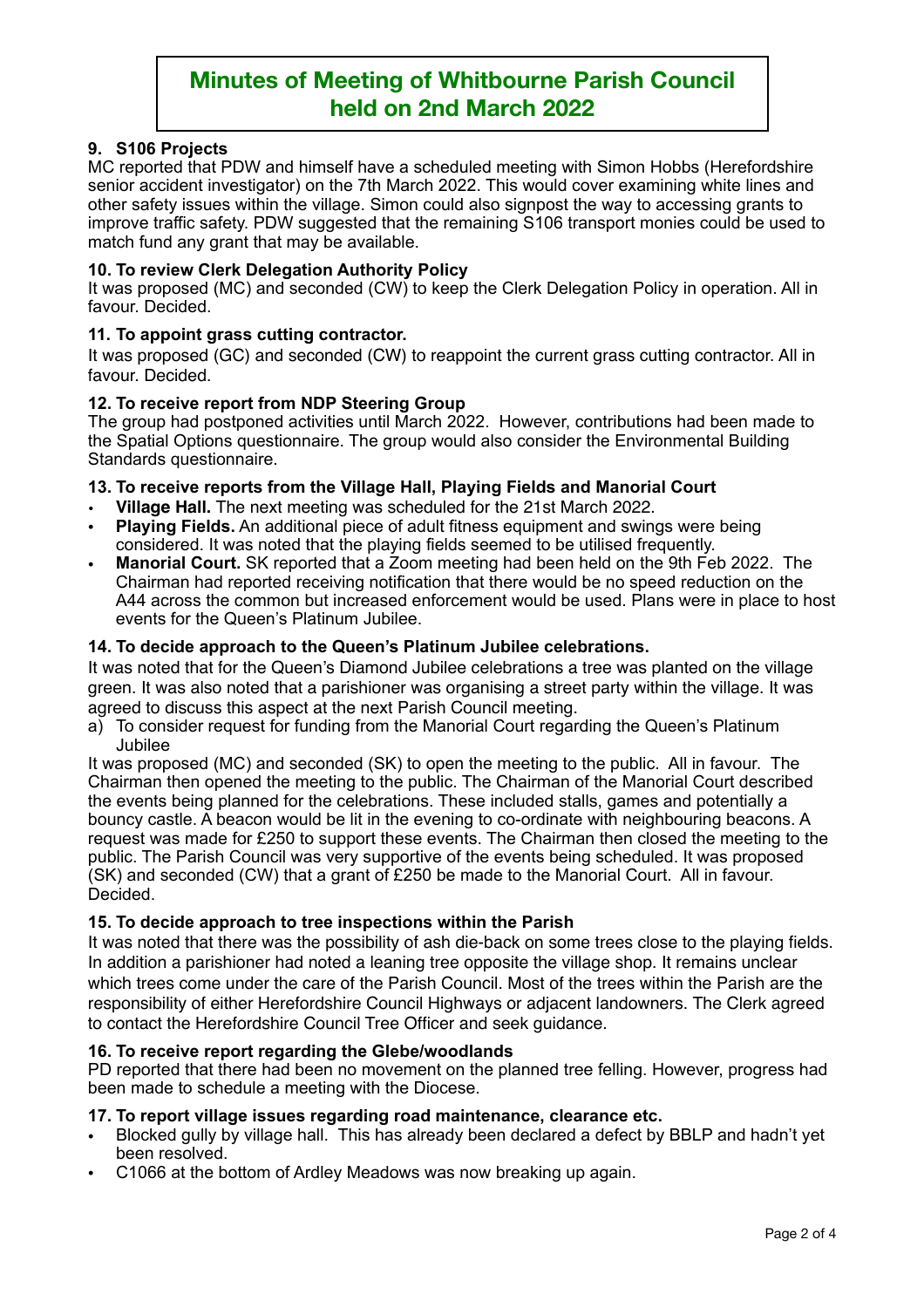- CW noted the forthcoming Talk Community meeting in the village hall on the 7th March. All parishioners are invited. It was hoped that this meeting would help to underpin community engagement that had previously been raised as a concern.
- Concern was raised about the overgrown nature of the patch of land by the playing fields (formerly used by the school). This still needed a group to tidy and maintain it.

## **18. Public participation**

- PCSO Sue Berrett joined the meeting and gave a situation report with regard to the current policing levels within the area and matters arising locally within the parish. PCSO Berrett also encouraged Parish Councillors and the wider parish to sign up to the Neighbourhood Matters alert system. The agreed Whitbourne Community Charter was reviewed and was felt to be still appropriate for the parish. No 'cold calling' notices were handed out and will be available in the village shop. The Smart Water and 'we don't buy crime' initiatives were also discussed.
- The parish 'welcome packs' were still being drafted and would soon be available. There would be the opportunity for the Parish Council to review the draft before being put into use. It was noted that a co-ordinator for Bringsty Common would be desirable to advise on household movements.

#### **19. Items for future consideration**

Queens' Jubilee street part & patch of land by playing fields.

| <b>Cheque No</b> | <b>Expenditure</b>              | <b>Payment</b> |
|------------------|---------------------------------|----------------|
| 300502           | Clerk Salary Feb/Mar 22         | 714.73         |
| 300503           | Clerk HMRC Feb Mar 22           | 178.60         |
| 300504           | Clerk Expenses Jan/Feb 22       | 40.00          |
| 300505           | A Roberts (Hedge/bank trimming) | 70.00          |
| <b>Total</b>     |                                 | £1003.33       |

The meeting closed at 21:17.

………………..……………………

Chairman – 2nd March 2022

#### **ANNEX A**

Ward Councillor Nigel Shaw's report

**Written Report for Whitbourne Parish Council meeting 2nd March 2022** 

I write this report with a heavy heart knowing that events in Ukraine put into perspective the hopes and plans for our town and county that we discuss and sometimes even argue about. Having visited Ukraine, and my wife still working to train the Ukrainian probation service (remotely), we both feel for the pain and anguish that many are now suffering. My wife remains in daily contact with some of her Ukrainian **colleagues.** 

**Whitbourne Specific:**

In respect of the Queen's Platinum Jubilee I note plans for a street party in Whitbourne on the 4th June and plans for an event and the firing of a beacon on Bringsty Common on 2nd June.

Bringsty Common (see below) are planning a beacon- this will be in the Linton Parish part of the common. Prior to the lighting of the beacon at 9:45pm, there will be festivities held in the afternoon, probably on the football pitch, with games and stalls; tug of war, 3 legged race, etc.

Welcome resurfacing of Tedney road, planned  $16/3 - 22/3$ . A 7 day closure promises some reasonable scope for the works, but I have not seen any details.